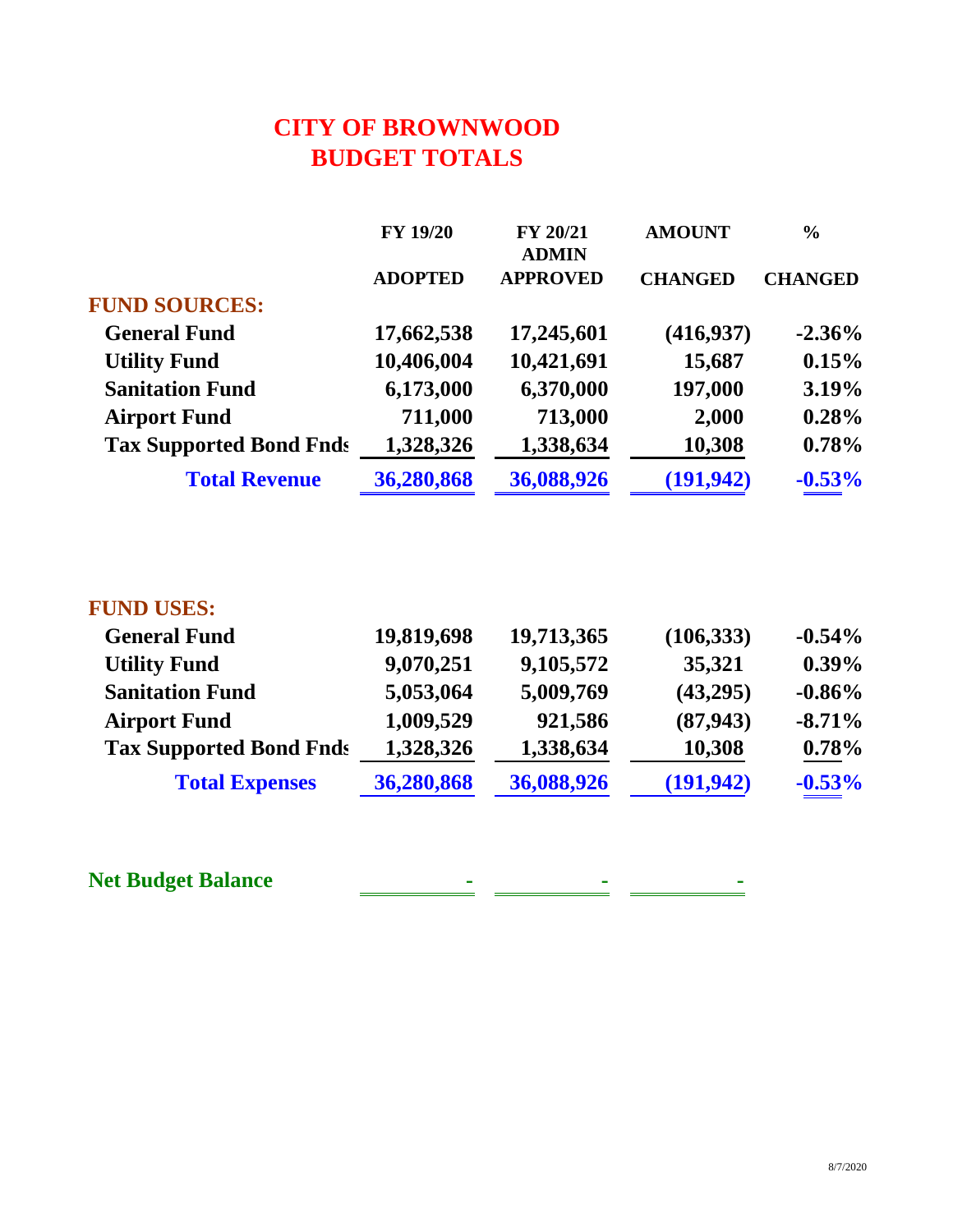# **CITY OF BROWNWOOD BUDGET TOTALS BY FUND**

|                              | <b>FY 19/20</b> | FY 20/21        | <b>AMOUNT</b>  | $\frac{0}{0}$  |
|------------------------------|-----------------|-----------------|----------------|----------------|
|                              |                 | <b>ADMIN</b>    |                |                |
|                              | <b>ADOPTED</b>  | <b>APPROVED</b> | <b>CHANGED</b> | <b>CHANGED</b> |
| <b>GENERAL FUND</b>          |                 |                 |                |                |
| <b>Revenue</b>               | 17,662,538      | 17,245,601      | (416, 937)     | $-2.36\%$      |
| <b>Expenditures</b>          | 19,819,698      | 19,713,365      | (106, 333)     | $-0.54%$       |
| <b>Net Deficit</b>           | (2,157,160)     | (2,467,764)     | (310, 604)     |                |
| <b>UTILITY FUND</b>          |                 |                 |                |                |
| <b>Revenue</b>               | 10,406,004      | 10,421,691      | 15,687         | 0.15%          |
| <b>Expenses</b>              | 9,070,251       | 9,105,572       | 35,321         | $0.39\%$       |
| <b>Net Surplus (Deficit)</b> | 1,335,753       | 1,316,119       | (19, 634)      |                |
| <b>SANITATION FUND</b>       |                 |                 |                |                |
| <b>Revenue</b>               | 6,173,000       | 6,370,000       | 197,000        | 3.19%          |
| <b>Expenses</b>              | 5,053,064       | 5,009,769       | (43,295)       | $-0.86\%$      |
| <b>Net Surplus</b>           | 1,119,936       | 1,360,231       | 240,295        |                |
| <b>AIRPORT FUND</b>          |                 |                 |                |                |
| <b>Revenue</b>               | 711,000         | 713,000         | 2,000          | 0.28%          |
| <b>Expenses</b>              | 1,009,529       | 921,586         | (87, 943)      | $-8.71%$       |
| <b>Net Deficit</b>           | (298, 529)      | (208, 586)      | 89,943         |                |
|                              |                 |                 |                |                |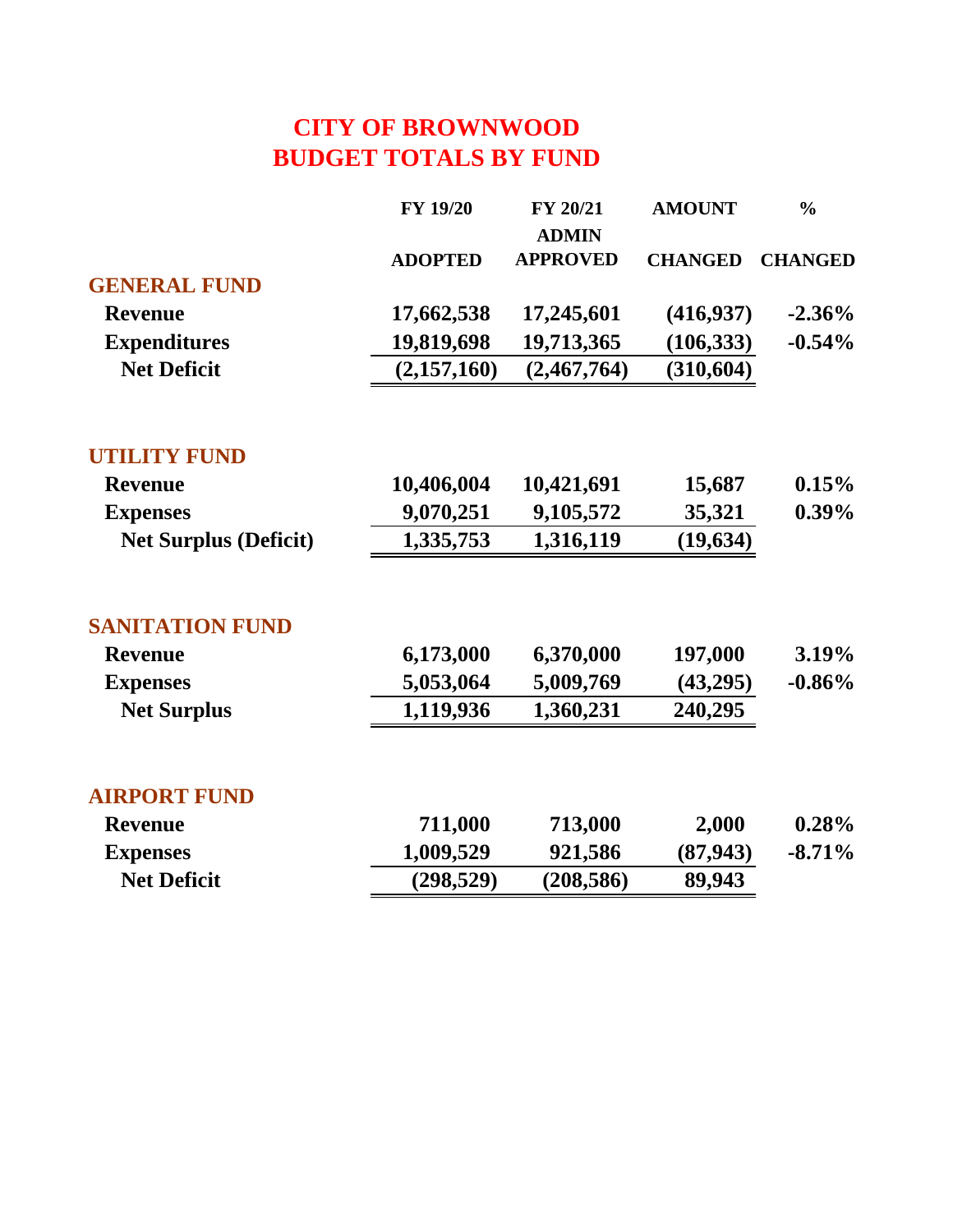**Total Budgeted Revenue by Fund FY 20/21**

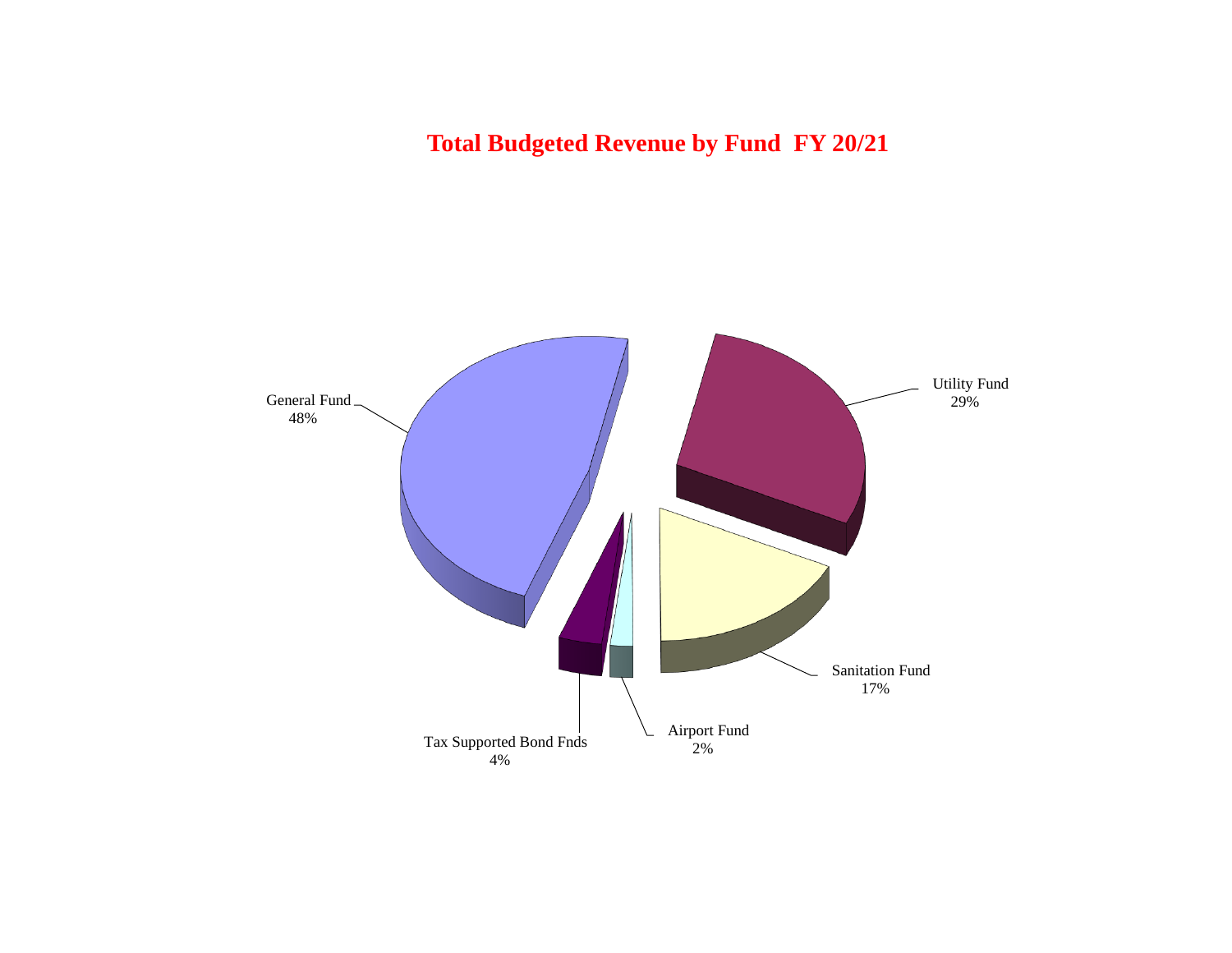**Total Budgeted Expenses by Fund FY 20/21**

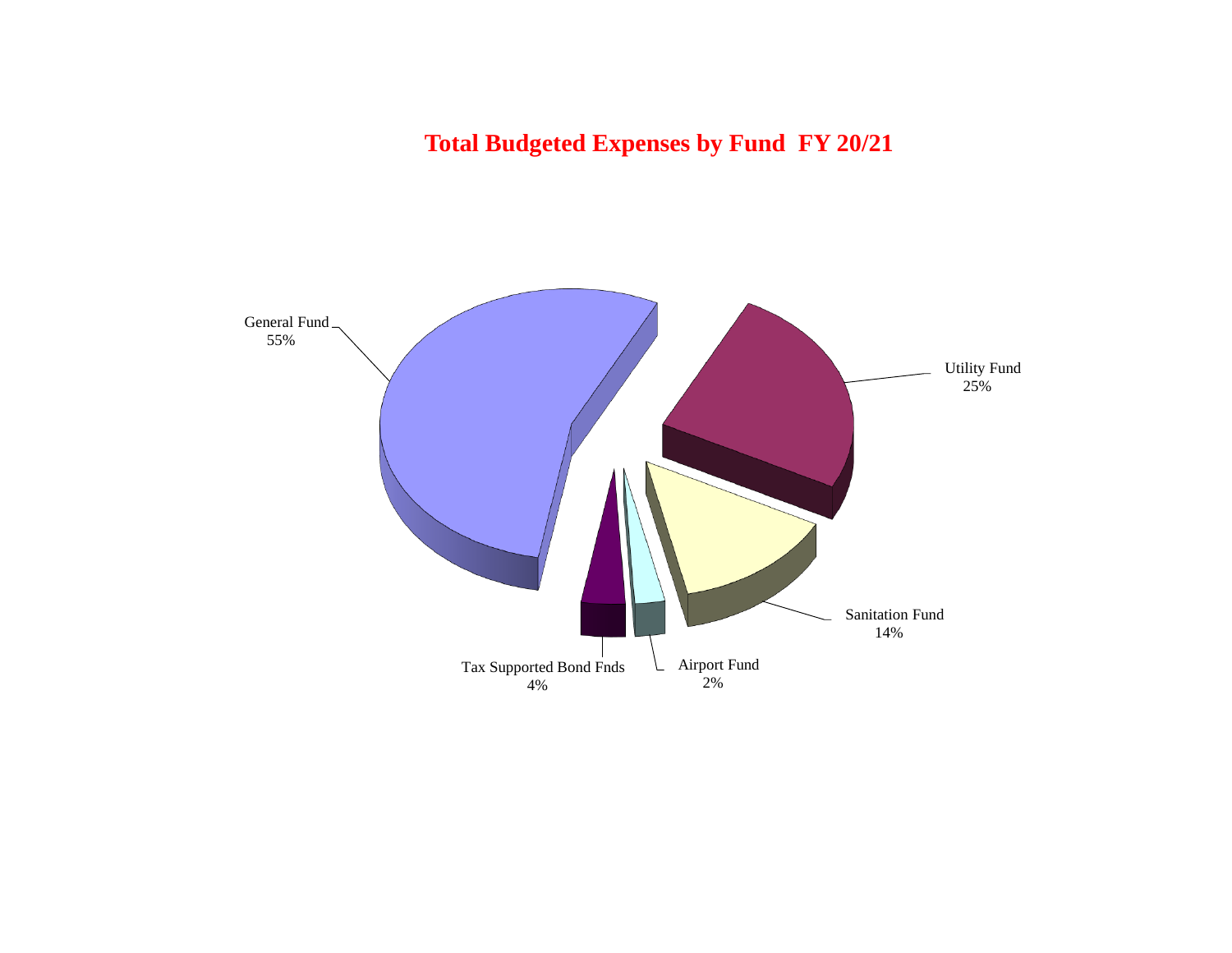| <b>REVENUE</b>                               | <b>FY 19/20</b> | <b>FY 20/21</b>                 | <b>Amount</b> | $\frac{0}{0}$ |
|----------------------------------------------|-----------------|---------------------------------|---------------|---------------|
|                                              | <b>ADOPTED</b>  | <b>ADMIN</b><br><b>APPROVED</b> | <b>Change</b> | <b>Change</b> |
| <b>General Fund Revenue</b>                  |                 |                                 |               |               |
| <b>Ad Valorem Tax</b>                        | 5,740,239       | 5,795,294                       | 55,055        | $0.96\%$      |
| <b>Sales Tax</b>                             | 5,705,358       | 5,671,000                       | (34,358)      | $-0.60%$      |
| <b>Franchise, PILOT &amp; Other Taxes</b>    | 3,720,100       | 3,556,000                       | (164, 100)    | $-4.41%$      |
| <b>Administrative Charges</b>                | 1,241,604       | 1,241,604                       |               | $0.00\%$      |
| <b>Municipal Court and Other Fines</b>       | 249,000         | 214,000                         | (35,000)      | $-14.06\%$    |
| <b>Licenses &amp; Fees</b>                   | 78,000          | 79,000                          | 1,000         | 1.28%         |
| <b>Community Facility &amp; Pool Revenue</b> | 244,500         | 244,000                         | (500)         | $-0.20%$      |
| <b>Other Charges for Services</b>            | 179,600         | 167,900                         | (11,700)      | $-6.51%$      |
| <b>Intergovernmental Fees</b>                | 295,547         | 89,447                          | (206, 100)    | $-69.74%$     |
| <b>Miscellaneous Revenue</b>                 | 208,590         | <u>187,356</u>                  | (21, 234)     | $-10.18%$     |
| <b>Total General Fund Revenue</b>            | 17,662,538      | 17,245,601                      | (416, 937)    | $-2.36%$      |
| <b>Utility Fund Revenue</b>                  |                 |                                 |               |               |
| <b>Water Revenue</b>                         | 6,162,210       | 6,382,991                       | 220,781       | 3.58%         |
| <b>Sewer Revenue</b>                         | 3,975,794       | 3,781,200                       | (194, 594)    | $-4.89%$      |
| <b>Other Util Revenue</b>                    | 268,000         | 257,500                         | (10,500)      | $-3.92%$      |
| <b>Total Utility Fund Revenue</b>            | 10,406,004      | 10,421,691                      | 15,687        | 0.15%         |
| <b>Sanitation Fund Revenue</b>               |                 |                                 |               |               |
| <b>Sanitation Fees</b>                       | 3,296,000       | 3,296,000                       |               | $0.00\%$      |
| <b>Landfill Fees</b>                         | 2,649,895       | 2,700,000                       | 50,105        | 1.89%         |
| <b>Other Sanit Revenue</b>                   | 227,105         | 374,000                         | 146,895       | 64.68%        |
| <b>Total Sanitation Fund Revenue</b>         | 6,173,000       | 6,370,000                       | 197,000       | 3.19%         |
| <b>Airport Revenue</b>                       | 711,000         | 713,000                         | 2,000         | 0.28%         |
|                                              |                 |                                 |               |               |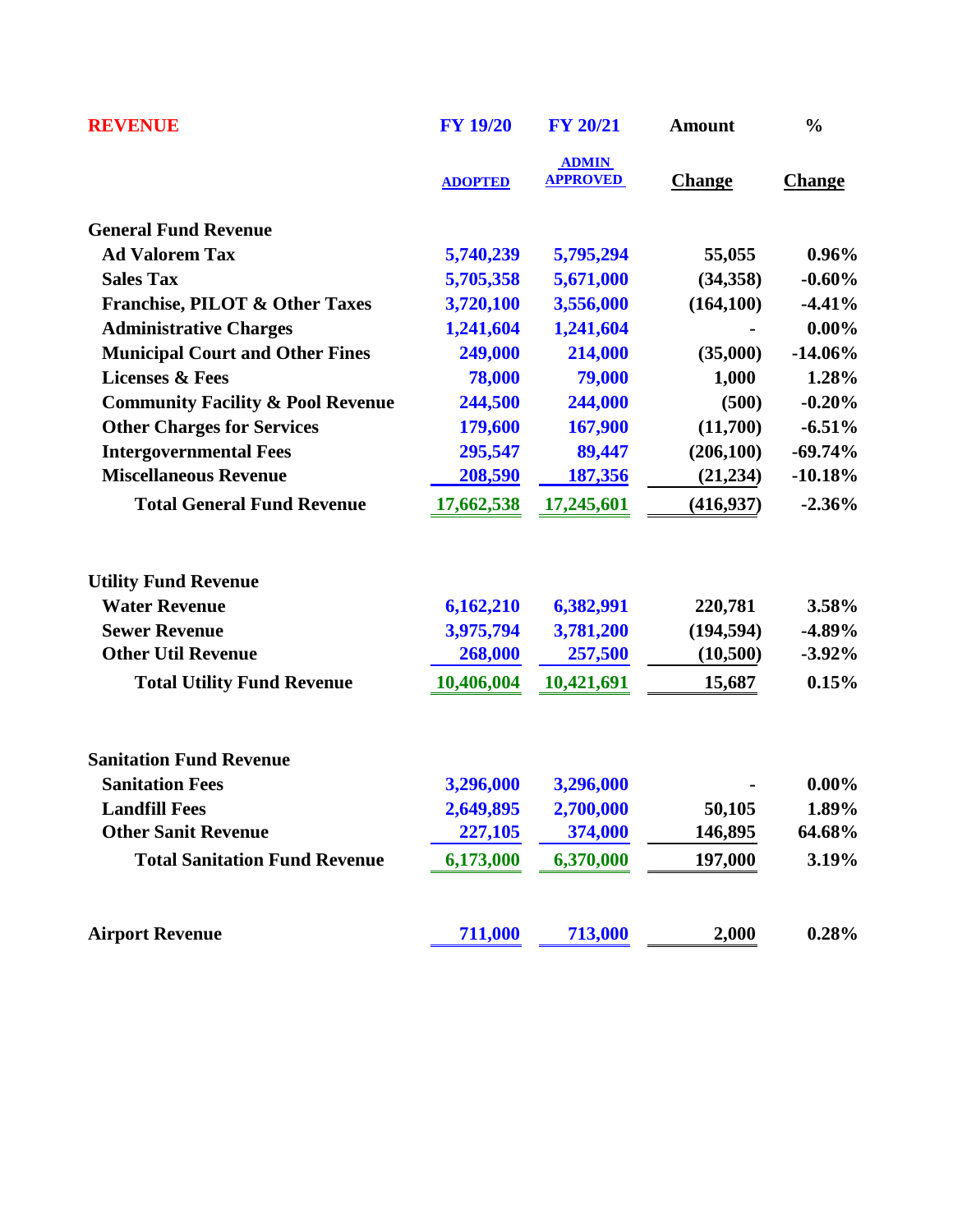## **Revenues FY 20/21**

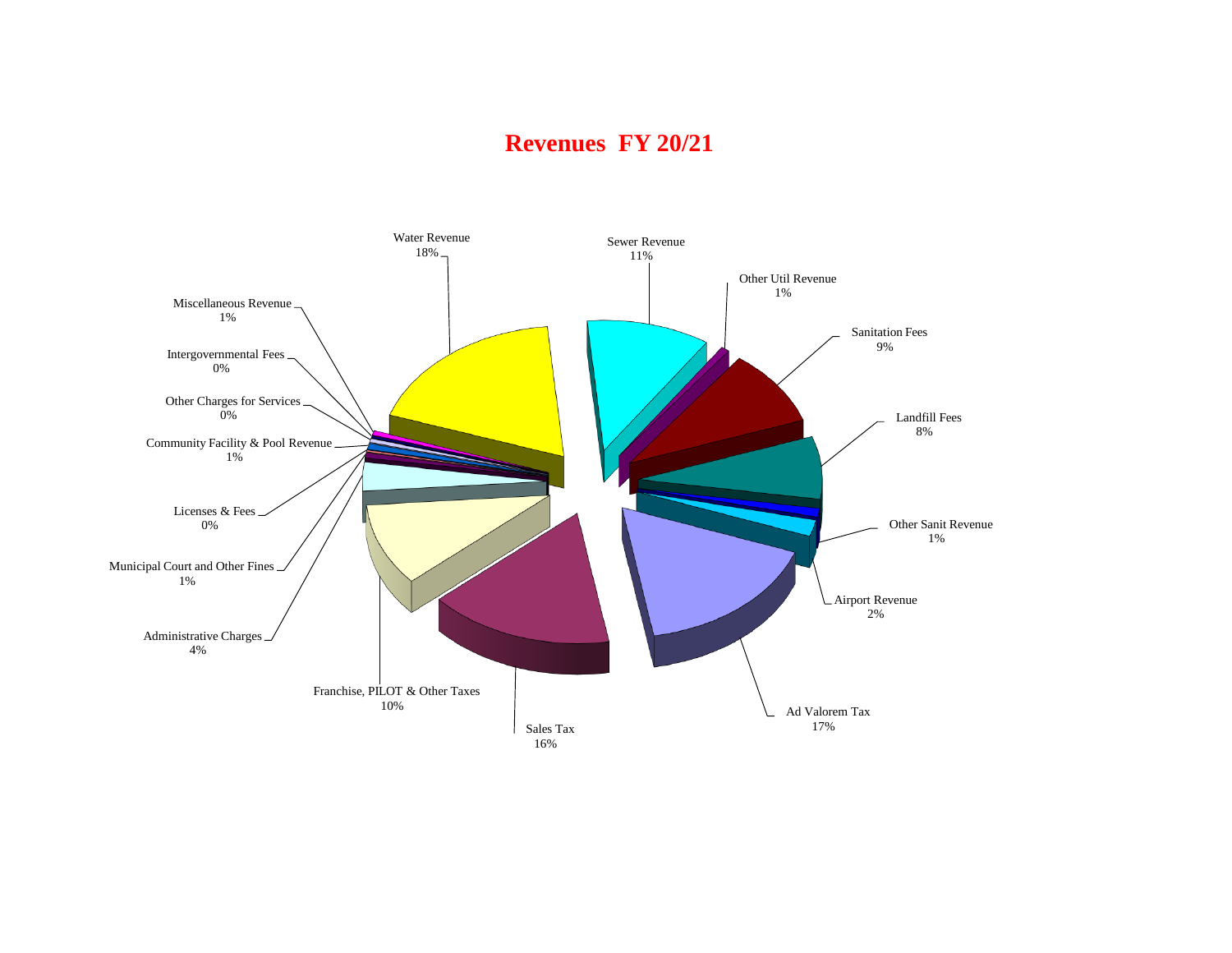| <b>EXPENSES</b>                  | <b>FY 19/20</b> | <b>FY 20/21</b>                 | <b>Amount</b> | $\frac{0}{0}$ |
|----------------------------------|-----------------|---------------------------------|---------------|---------------|
|                                  | <b>ADOPTED</b>  | <b>ADMIN</b><br><b>APPROVED</b> | <u>Change</u> | <u>Change</u> |
| <b>General Fund Expenditures</b> |                 |                                 |               |               |
| <b>City Council</b>              | 59,172          | 69,256                          | 10,084        | 17.04%        |
| <b>Administration</b>            | 283,193         | 277,058                         | (6,135)       | $-2.17%$      |
| <b>City Secretary</b>            | 114,687         | 107,871                         | (6, 816)      | $-5.94%$      |
| <b>Finance</b>                   | 375,567         | 415,498                         | 39,931        | 10.63%        |
| <b>Mun Court</b>                 | 327,712         | 269,915                         | (57, 797)     | $-17.64%$     |
| <b>Police</b>                    | 5,239,111       | 4,994,263                       | (244, 848)    | $-4.67%$      |
| <b>Fire</b>                      | 3,786,241       | 3,763,183                       | (23,058)      | $-0.61%$      |
| <b>Dev Serv</b>                  | 947,663         | 915,819                         | (31, 844)     | $-3.36%$      |
| <b>Street</b>                    | 1,959,675       | 1,955,236                       | (4, 439)      | $-0.23%$      |
| <b>Health</b>                    | 251,637         | 242,378                         | (9,259)       | $-3.68%$      |
| <b>Comm Serv</b>                 | 664,589         | 429,098                         | (235, 491)    | $-35.43%$     |
| <b>Intergov</b>                  | 257,657         | 266,139                         | 8,482         | 3.29%         |
| <b>Util Billing</b>              | 317,328         | 326,326                         | 8,998         | 2.84%         |
| <b>Comm Facilities</b>           | 477,136         | 618,117                         | 140,981       | 29.55%        |
| <b>Oper Support</b>              | 157,993         | 152,111                         | (5,882)       | $-3.72%$      |
| <b>Purchasing</b>                | 184,545         | 186,038                         | 1,493         | 0.81%         |
| Parks & Rec                      | 1,658,413       | 1,704,514                       | 46,101        | 2.78%         |
| <b>Fleet Serv</b>                | 792,362         | 809,206                         | 16,844        | 2.13%         |
| <b>City Attorney</b>             | 207,136         | 206,696                         | (440)         | $-0.21%$      |
| <b>Public Works</b>              | 585,616         | 456,551                         | (129,065)     | $-22.04%$     |
| <b>Emer Mgmt</b>                 | 23,850          | 20,050                          | (3,800)       | $-15.93%$     |
| <b>Human Res</b>                 | 284,239         | 257,353                         | (26, 886)     | $-9.46%$      |
| <b>Fire Marshal</b>              | 184,873         | 188,580                         | 3,707         | 2.01%         |
| Contingency                      | (148,500)       | 238,331                         | 386,831       | $-260.49%$    |
| <b>Infor Tech</b>                | 639,913         | 655,810                         | 15,897        | 2.48%         |
| <b>Transp Mus</b>                | 187,890         | 187,968                         | 78            | 0.04%         |
| <b>Total Expenditures</b>        | 19,819,698      | 19,713,365                      | (106, 333)    | $-0.54%$      |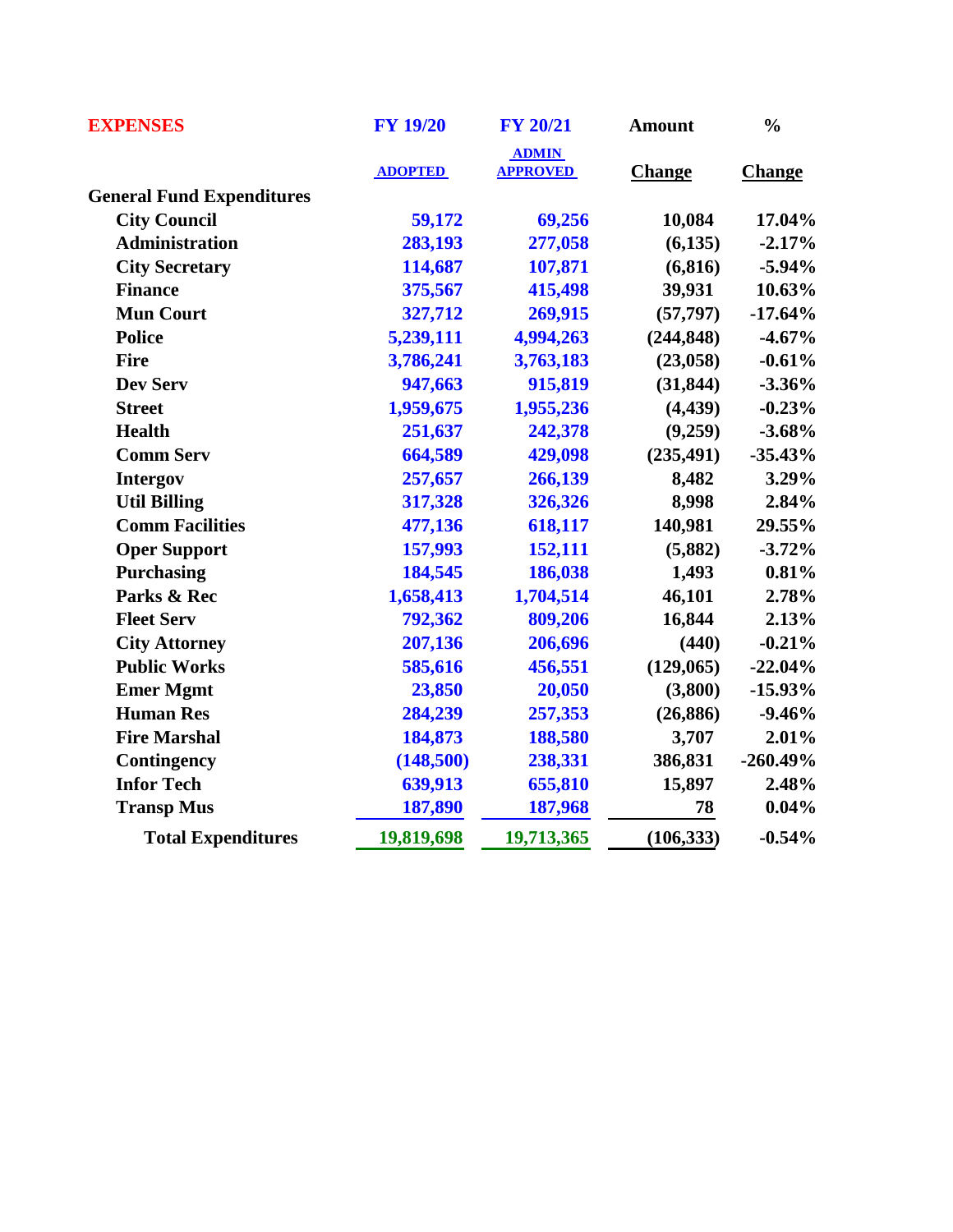| <b>EXPENSES</b> (page 2)        | <b>FY 19/20</b> | <b>FY 20/21</b>                 | <b>Amount</b> | $\frac{0}{0}$ |
|---------------------------------|-----------------|---------------------------------|---------------|---------------|
|                                 | <b>ADOPTED</b>  | <b>ADMIN</b><br><b>APPROVED</b> | <b>Change</b> | <b>Change</b> |
| <b>Utility Fund Expenses</b>    |                 |                                 |               |               |
| Water                           | 5,569,547       | 5,714,234                       | 144,687       | 2.60%         |
| <b>WWC</b>                      | 1,839,830       | 1,778,271                       | (61, 559)     | $-3.35%$      |
| <b>WWTP</b>                     | 1,660,874       | 1,613,067                       | (47, 807)     | $-2.88%$      |
| <b>Total Expenses</b>           | 9,070,251       | 9,105,572                       | 35,321        | $0.39\%$      |
| <b>Sanitation Fund Expenses</b> |                 |                                 |               |               |
| <b>Sanitation</b>               | 2,275,580       | 2,175,786                       | (99, 794)     | $-4.39%$      |
| <b>Landfill</b>                 | 2,777,484       | 2,833,983                       | 56,499        | 2.03%         |
| <b>Total Expenses</b>           | 5,053,064       | 5,009,769                       | (43,295)      | $-0.86%$      |
| <b>Airport</b>                  | 1,009,529       | 921,586                         | (87, 943)     | $-8.71%$      |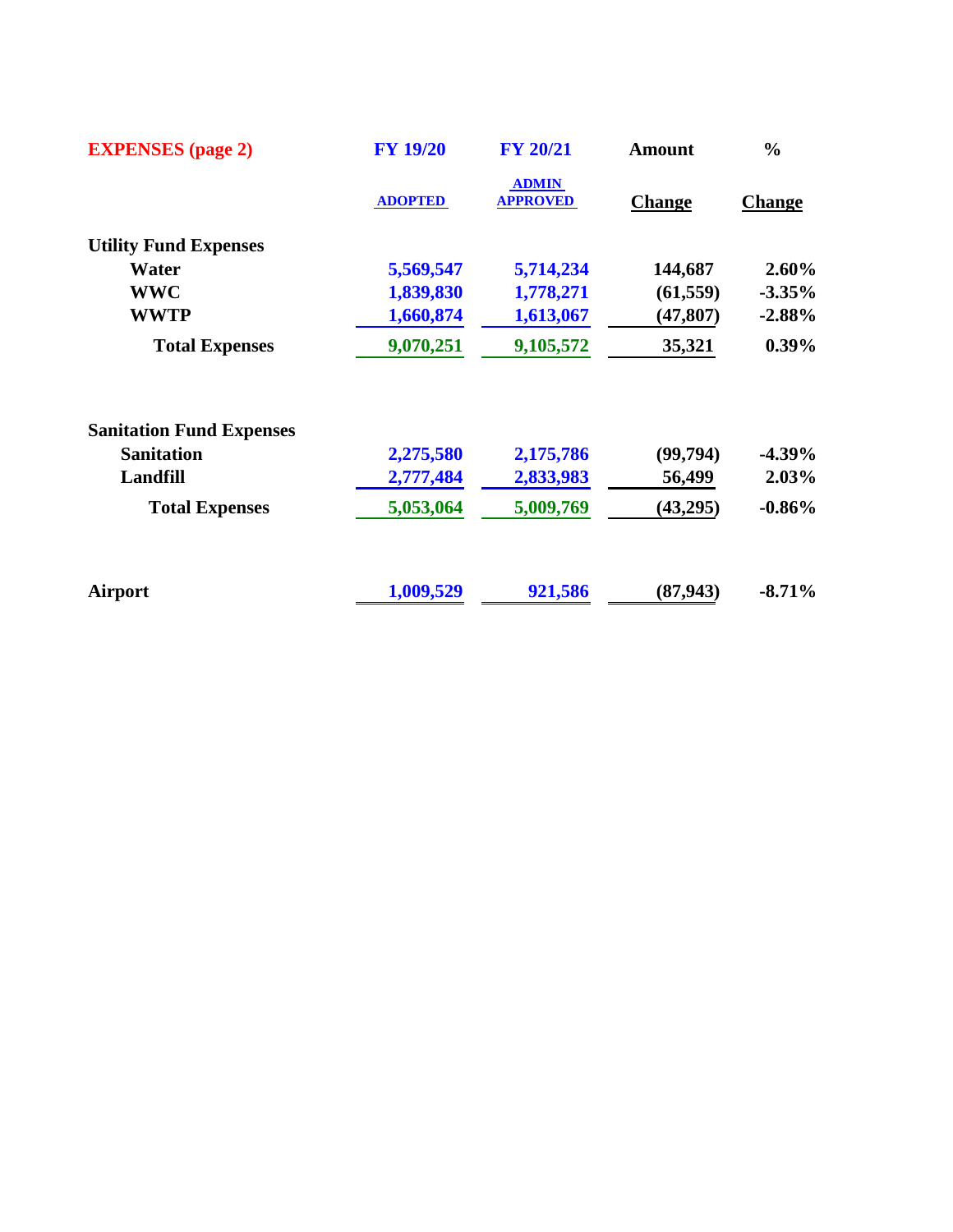# **Expenses FY 20/21**

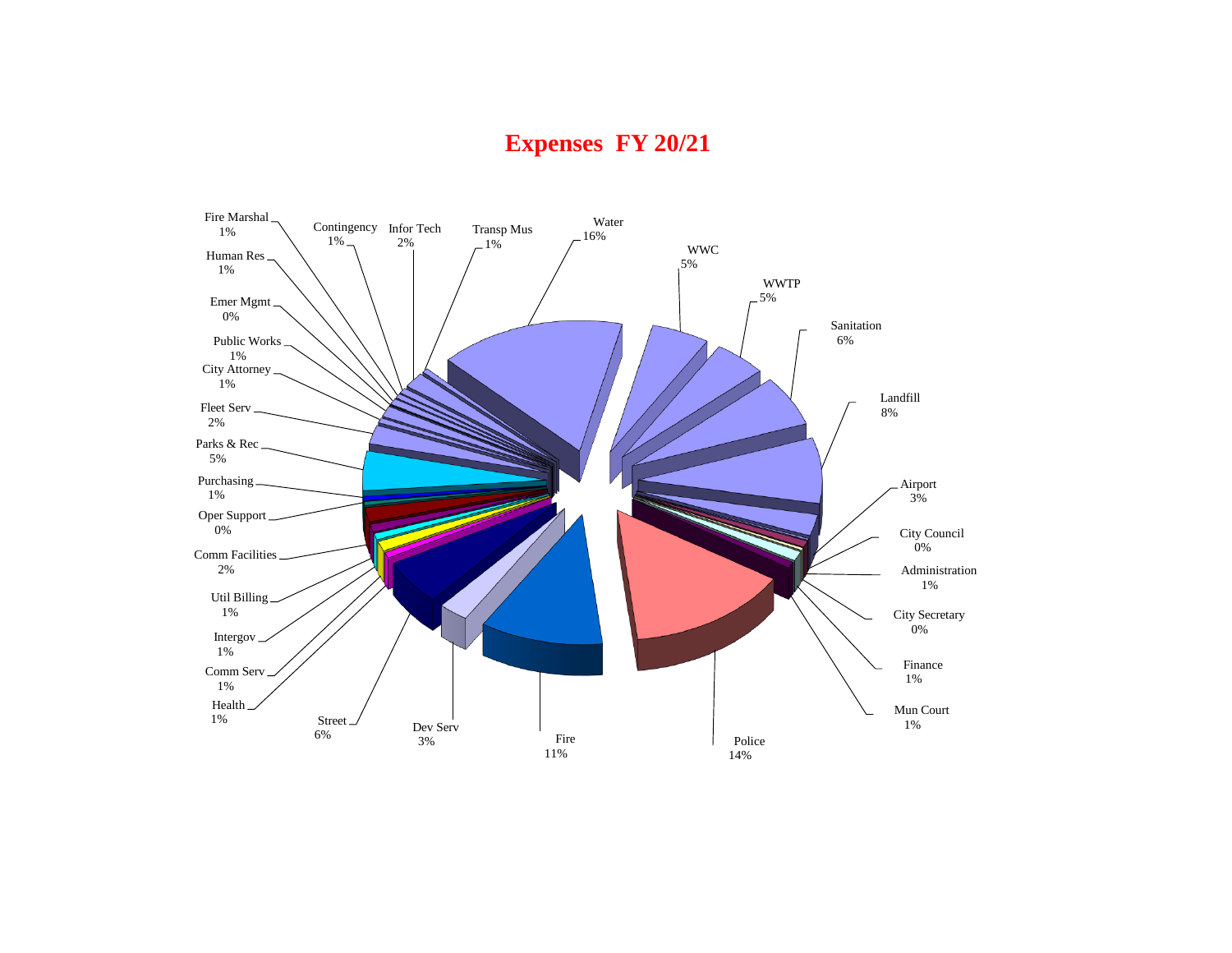## **CITY OF BROWNWOOD FY 20/21 BUDGET NOTES**

| <b>GENERAL FUND:</b>                  |             |            |
|---------------------------------------|-------------|------------|
| <b>PROPERTY VALUATIONS AND RATES:</b> |             |            |
| <b>FY 19/20 VALUATIONS:</b>           | 924,224,071 |            |
| <b>FY 20/21 VALUATIONS:</b>           | 980,764,620 |            |
| <b>NET INCREASE</b>                   |             | 56,540,549 |
| % INCREASE                            |             | 6.12%      |
| <b>FY 19/20 CURRENT TAX RATE:</b>     | 0.7869      |            |
| <b>FY 20/21 PROPOSED TAX RATE:</b>    | 0.7448      |            |
| <b>DIFFERENCE</b>                     |             | $-0.0421$  |
| % DIFFERENCE                          |             | $-5.35\%$  |
| <b>FY 19/20 PROPERTY</b>              |             |            |
| <b>SUBJECT TO FREEZE</b>              | 124,935,983 |            |
| <b>TAX IF NOT FROZEN</b>              | 983,121     |            |
| <b>FROZEN TAX ASSESSMENT</b>          | 825,518     |            |
| <b>LOSS DUE TO FREEZE</b>             |             | 157,603    |
| <b>FY 20/21 PROPERTY</b>              |             |            |
| <b>SUBJECT TO FREEZE</b>              | 135,042,504 |            |
| <b>TAX IF NOT FROZEN</b>              | 1,005,797   |            |
| <b>FROZEN TAX ASSESSMENT</b>          | 834,611     |            |
| <b>LOSS DUE TO FREEZE</b>             |             | 171,186    |
| FY 19/20 TAX LEVY                     | 7,115,116   |            |
| <b>FY 20/21 PROPOSED TAX LEVY</b>     | 7,133,549   |            |
| <b>DIFFERENCE</b>                     |             | 18,433     |
|                                       |             | 0.26%      |